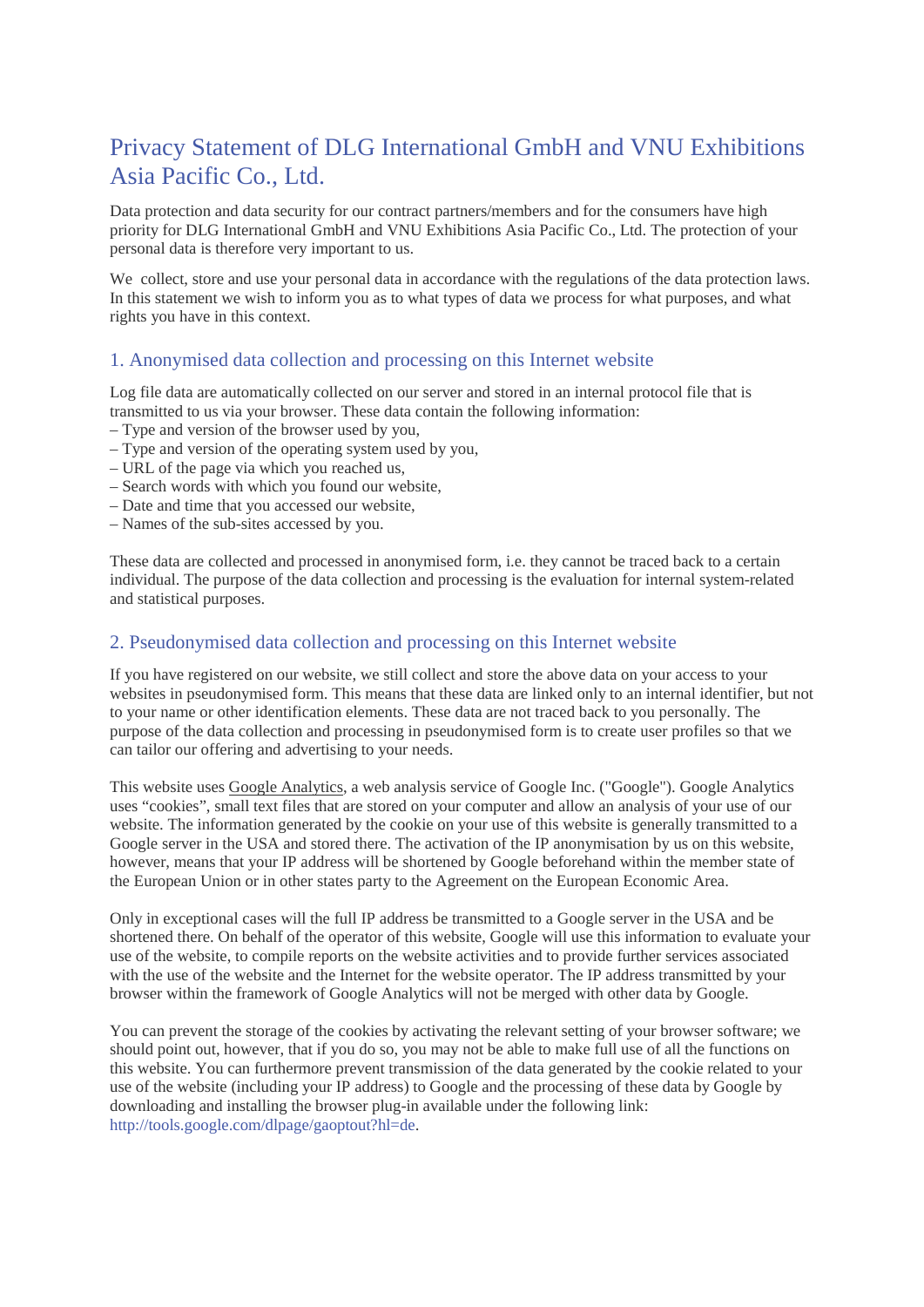# 3. Facebook remarketing / retargeting and Facebook plug-ins

Remarketing tags of the social network, Facebook, 1601 South California Avenue, Palo Alto, CA 94304, USA are integrated into our websites. When you visit our website, a direct link will be established between your browser and the Facebook server via the remarketing tags. Facebook then receives the information that you have visited our website with your IP address. Facebook can thus link the visit to our website to your user account. We can use this information received in this way for the display of Facebook advertisements. We should point out that as providers of the website, we received no information on the content of the transmitted data and its use by Facebook. Further information can be found in the Facebook privacy statement at [https://www.facebook.com/about/privacy/.](https://www.facebook.com/about/privacy/) If you do not wish for your data to be collected via Custom Audience, you can deactivate Custom Audiences here [https://www.facebook.com/ads/website\\_custom\\_audiences/.](https://www.facebook.com/ads/website_custom_audiences/)

Plug-ins of the social network, Facebook, 1601 South California Avenue, Palo Alto, CA 94304, USA are integrated into our websites. The Facebook plug-ins are recognisable from the Facebook logo or the "Like" button on our website. An overview of the Facebook plug-ins can be found here:

http://developers.facebook.com/docs/plugins/. When you visit our website, a direct link will be established between your browser and the Facebook server via the plug-in. Facebook then receives the information that you have visited our website with your IP address. If you click the Facebook "Like" button while you are logged in to your account, you can link the contents of our websites to your Facebook profile. Facebook can thus link the visit to our website to your user account. We should point out that as providers of the website, we received no information on the content of the transmitted data and its use by Facebook. Further information on this can be found in the Facebook privacy statement at [http://de-](http://de-de.facebook.com/policy.php)

[de.facebook.com/policy.php](http://de-de.facebook.com/policy.php) If you do not wish for Facebook to link the visit to our website to your Facebook user account, please log out of your Facebook user account before visiting.

## 4. Cookies

We use "cookies" for our websites. Cookies are small text files that are installed on your computer and are stored by your browser. When cookies are installed, our web server can recognise your browser, your individual settings within our websites and possibly parts of your login data in encrypted form to facilitate your use of our sites and to permit an automated login.

Via your browser settings you can reject the installation of cookies on your computer, delete cookies from your computer, block cookies or be asked for permission before a cookie is installed.

#### 5. Use of your e-mail address

We use your e-mail address to complete a registration process on our website through a confirmation email and to send you confirmation of the orders placed by you by e-mail.

You may revoke your consent at any time and terminate the receipt of newsletters and e-mails from our company. Further details on your right of revocation can be found under the point "Right of revocation".

## 6. Who receives these data?

All the information that you supply to us through your inputs on this website are stored on our servers that are located both in a member state of the European Union ("EU") and outside the EU and is forwarded to the responsible departments within DLG International GmbH and VNU for processing of your enquiries and wishes. If data are stored outside the EU, these personal data may not be protected to the same extent as within the EU.

## 7. Right of access, rectification, blocking and deletion of data

If at any time you should request information about your personal data, where it originated, who has received it or why it was stored, we will be happy to send you this information free of charge. The information can be requested under the known contact data.